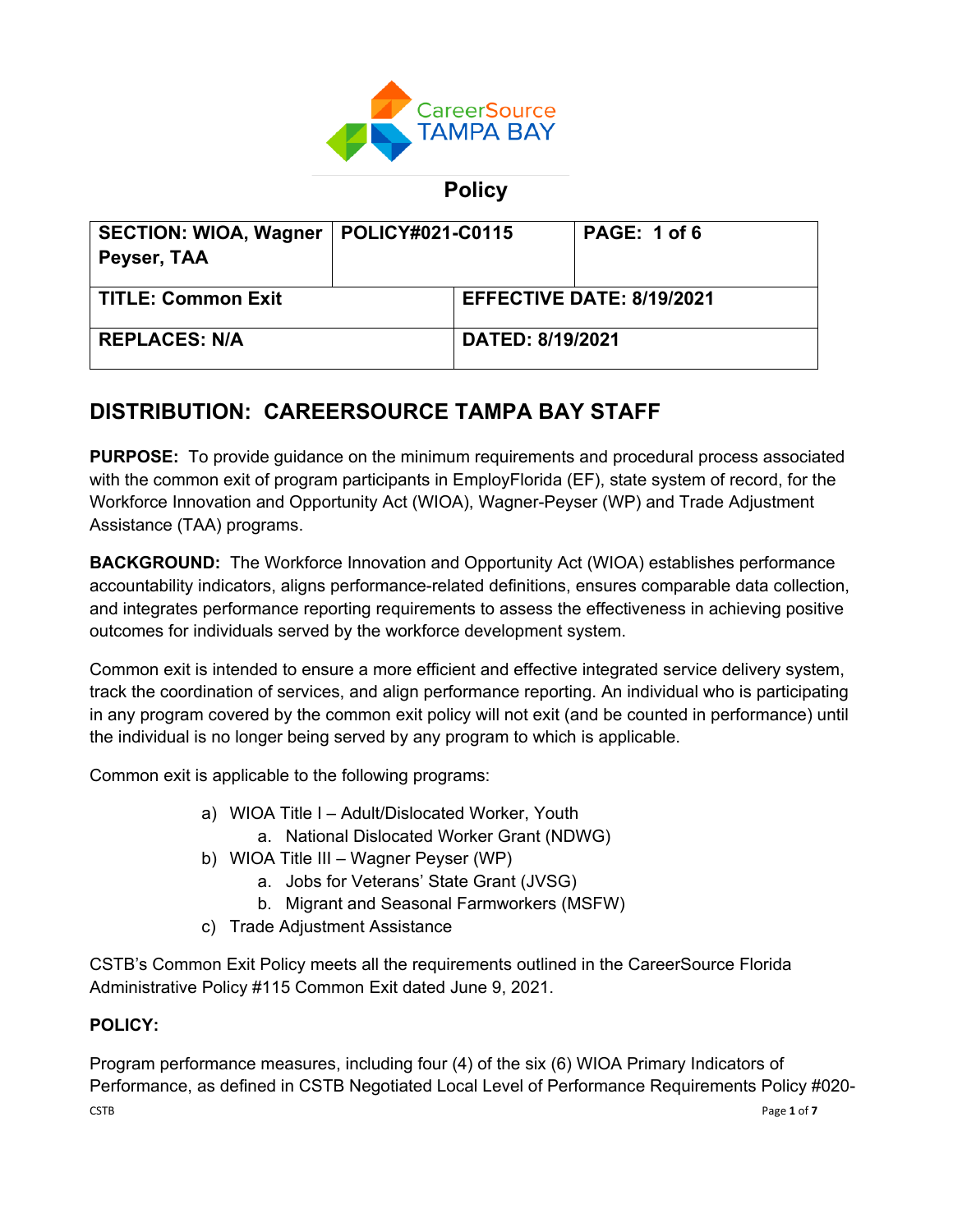C0063 and TEGL 10-16, Change 1, are associated with the participant's exit; therefore, accurate documentation and reporting of exit dates, as well as the services which impact the participant's exit, is critical.

- **A. Reportable Individual –** Reportable individuals register in EF and may access self-service system functionalities and receive information-only services or activities. Reportable individuals are tracked and reported in performance reports but do not impact program performance and may not be used to impose sanctions. Reportable individuals are not considered participants in a program, so they do not exit and are instead closed as never enrolled. The date of closure for reporting purposes is determined as follows:
	- a) Individual does not become a participant.
	- b) Individual is served with only self-service and/or information-only services.
	- c) 90 days elapsed since being identified as a reportable individual, and the individual has not received additional self-service or information-only services or activity during the 90-day time frame.

Once the above criteria(s) have been met, the date of closure is applied retroactively to the last day of receipt of self-service and/or information-only services or activities. This methodology is used to ensure reportable individuals do not remain in the system indefinitely.

**B. Participant –** A reportable individual becomes a participant when he/she has met program enrollment requirements for eligibility and received a staff-assisted participating service. The participant date is the date the individual received the first participating service (and is enrolled in the appropriate program). Participating services that establish or extend participation are identified in the **Employ Florida Service Code Guide**.

*Note: WIOA Youth are not considered participants until they have received the following:*

- *a) Objective assessment.*
- *b) Individual Service Strategy (ISS); and*
- *c) At least one of the 14 Youth Program Elements as described in 20 CFR Part 681.460.*
- **C. Extending Participation** Every recorded participating service provided to a participant, establishes a new exit date and extends participation for 90 days. Self-service, informationonly services or activities, and follow-up services do not delay, postpone, or affect the date of exit. The management of participant services includes regular, direct contact with the participant on all aspects of their workforce development needs.

Direct contact is considered to have occurred when the CSTB staff member, vendor or service provider and the participant have exchanged information, or the participant has agreed to the service being provided by staff member. Staff should ensure that direct contact is made at a minimum of every 30 days with the participant to maintain the highest level of individual service. Determined on an individual basis and/or by local operating procedures, more frequent contact may be required. Indirect contact attempts, such as sending workshop flyers or job leads by mail or email or leaving telephone messages without receiving a response, do not constitute direct contact for the purpose of providing a service or keeping an activity open.

Acceptable forms of direct contact include:

• in-person or remote contacts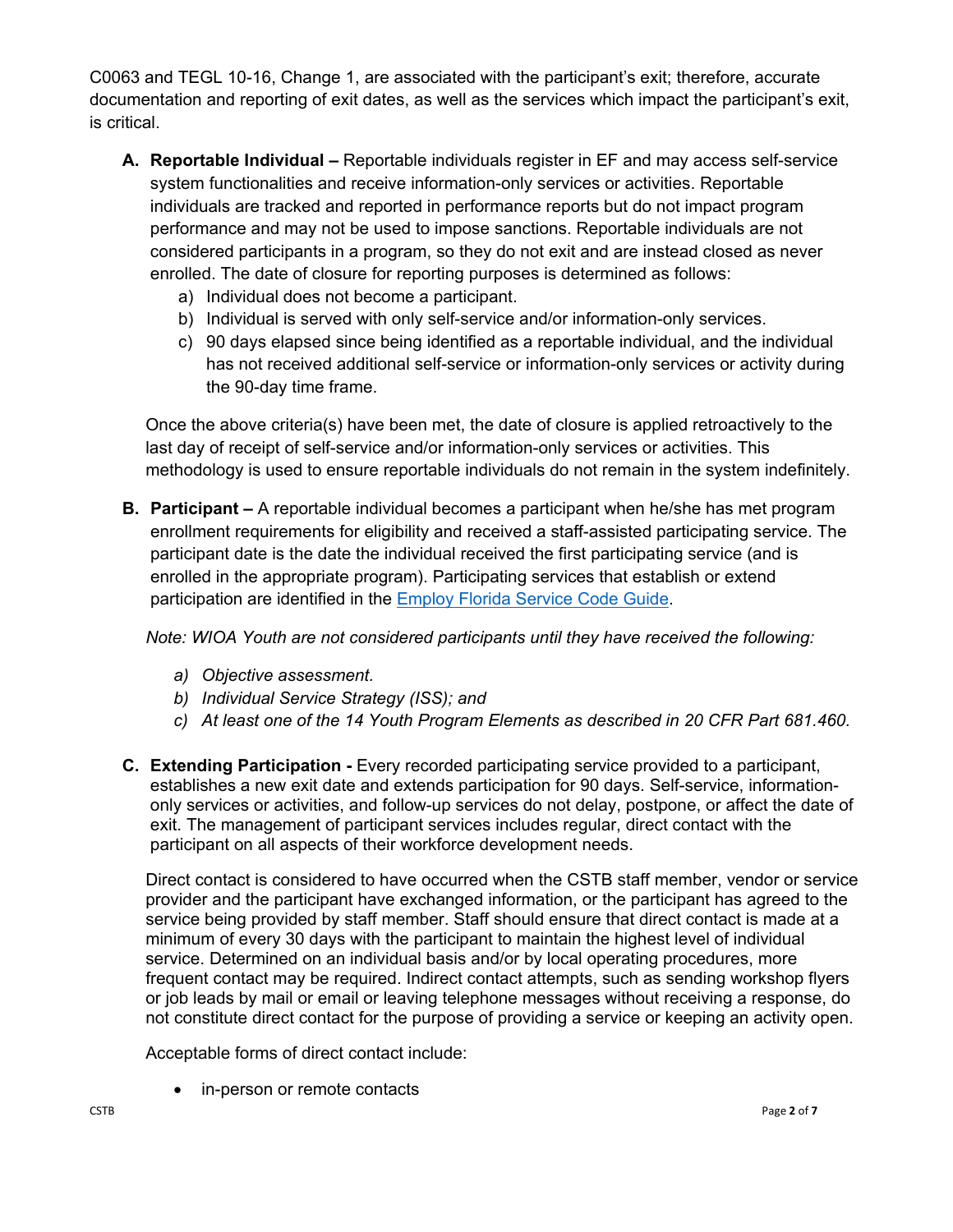- Mail
- Telephone
- Email; or
- Other documented means of contact.

Contact should result in a participating service being provided to the participant. Contact where the participant does not engage will not be considered direct and must not result in a participating service being recorded in EF.

An offer to provide a service or a scheduled appointment to provide a service must only be entered as a case note or non-participating service.

**D.** Participant Transfer - Participants may relocate from one LWDB to another and continue to receive workforce services without interruption. For WIOA Title I and TAA participants. DEO One-Stop and Program Support is responsible for approving the transfer of cases from one LWDB to another in EF.

Prior to the transfer of WIOA Title I or TAA participants in EF, authorized representatives from both LWDBs must agree to the transfer in writing via email. Copies of the emails must be retained in the participants case file receiving LWDBs should ensure they have received any participant files (TAA or WIOA) or documents stored outside of EF prior to the agreement of transfer.

Once the case is transferred, the receiving LWDB will be responsible for ensuring the case file is in good standing and bear responsibility for monitoring issues following the date of accepted transfer. Additionally, they must accept responsibility for the outcomes and performance associated with that participant. The coordination will include, but not be limited to:

- a) Confirmation of reason for transfer to another LWDB (e.g., relocation, customer request);
- b) Email dialogue between LWDBs where customer is enrolled and receiving LWDB prior to transfer;
- c) Review of the participant's case file by the transferring LWDB prior to transfer;
- d) Review of the participant's case file by the receiving LWDB prior to approving transfer;
- e) Discussion and resolution of any identified issues between LWDBs;
- f) If applicable, requesting guidance from DEO via email at WIOA@deo.myflorida.com for customers files and EF services that are not in good standing and cannot be resolved between LWDBs.

NOTE: LWDBs may not decline to accept transferring customers without consulting DEO.

To complete a WIOA Title I or TAA participant transfer, the transferring LWDB must close all open EF activities and plans, and submit the following to PRA@deo.myflorida.com:

- The LWDB and office the participant is being transferred from;
- The LWDB, office and staff member the participant is being transferred to;
- Documentation of the agreed upon transfer from both LWDBs (email); and
- The participant's State ID and Employ Florida Program Application ID.

WP cases do not require transfer, however before providing staff-assisted services, staff must update the participant's Employ Florida Wagner-Peyser Program Application and individual registration to their respective LWDB. NOTE: If staff are making changes to the EF registration, they must follow the CSTB Jobseeker Registration Policy #019-C0017.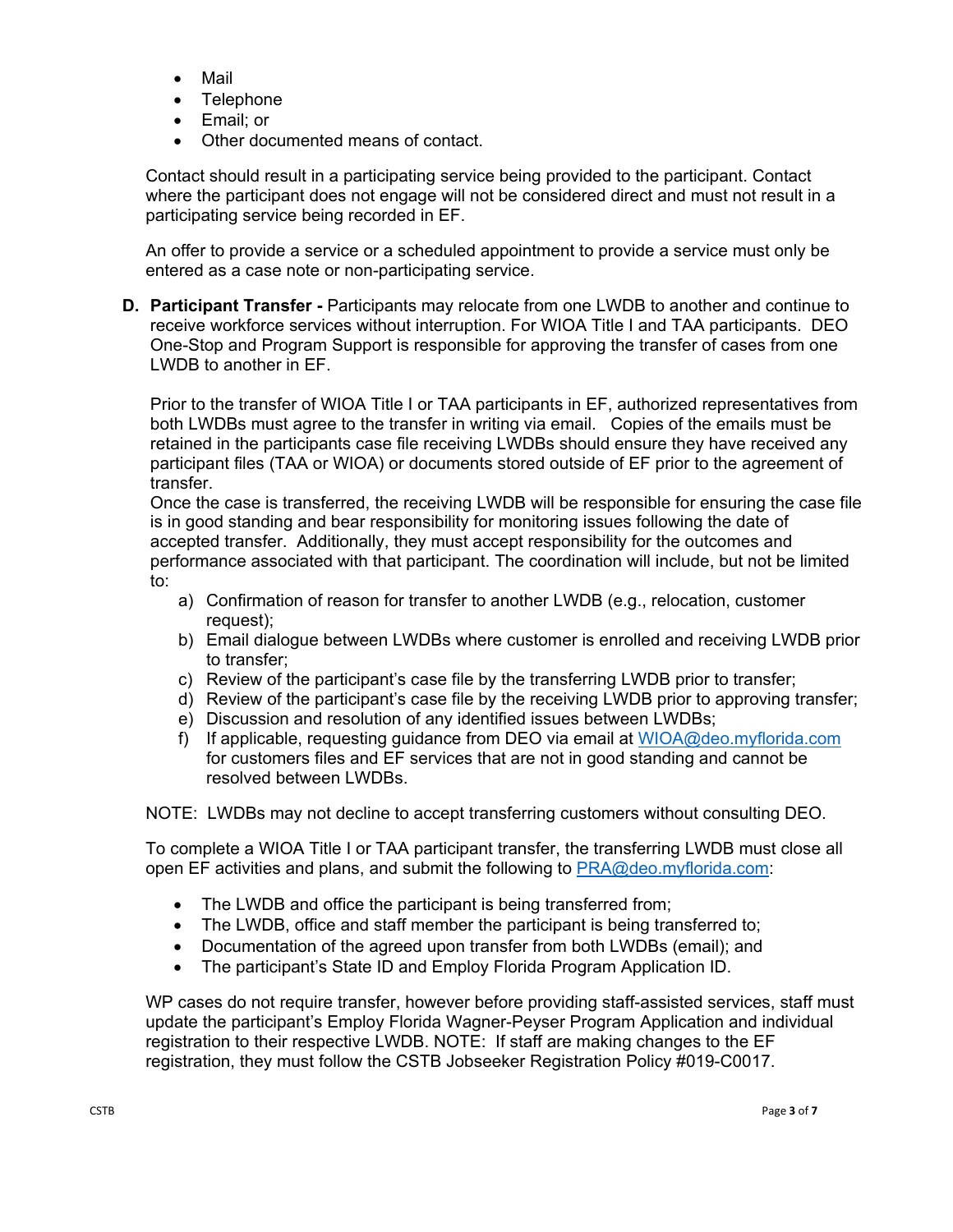**E. Case Closure –** When staff have determined a participant no longer requires services because he/she has entered employment or education, become disabled, or otherwise incapable of working, or the participant voluntarily opts out of service, the participant's case should be formally closed in EF. This will immediately stop the addition of any other program services and prompt staff to gather any employment data. CSTB has established guidelines requiring case closure if a participant has not received a service in the past 90 days and no successful contact has occurred.

Case closure is a case management feature of EF and should not be confused with a participant exit, which is federally defined and structured. The decision to close the case should be documented accordingly by CSTB staff, vendors, and service providers in case notes. While a participant's case may be closed because the participant entered employment or education, the participant may not be ready for exit and follow-up services. Ideally, each participant should remain a program participant long enough to be stable in a job or post-secondary education.

Prior to closing a participant's case, staff must:

- a) Ensure the Individual Employment Plan/ Service Strategy (IEP/SS) Plan has been closed out;
- b) Ensure all service have been closed;
- c) Enter any credential(s) earned during the program, including the type, verification and credential date to the Closure Information tab or Credential Section.
- d) Make sure any Measurable Skill Gains attained during the program have been added to the participant's Measurable Skill Gains (MSG) ribbon or, individuals below postsecondary education level literacy/ numeracy gains or to the Educational Functioning Level for MSG ribbon; and
- e) Make sure that all supportive service activities have been entered/documented; and
- f) Add any unsubsidized or On-the-Job Training (OJT) employment entered during the program or at closure to the Add Employment ribbon.
	- *Note: Case closures may be deleted for participants who request or demonstrate a need for continued services if the participant has not exited. For participants who have exited, the case closure may not be deleted if 90 days has lapsed, and a new program application in Employ Florida will be required for the participant. This is a CSTB RSO function managed by our MIS Department.*
- **F. Follow-Up Services -** For WIOA Adult and Dislocated Worker programs, follow-up services may begin immediately following placement into unsubsidized employment if no future services (other than follow-up services) are scheduled or expected. For the WIOA Youth program, follow-up services may begin immediately following the last date of service if no future services (other than follow-up services) are scheduled or expected.

Follow-up services do not cause the exit date to change, delay exit or trigger re-enrollment in the program. LWDBs must provide and document WIOA follow-up services in EF unless the participant refuses services. If a participant refuses follow-up services, staff must document the refusal with a case note in EF .

*Note: Follow-up services are not required for TAA or WP participants, or any WIOA Title I participant exited due to a global exclusion.*

- **G. Exits –** Individuals who are a participant in more than one program covered under the common exit policy will have a single common exit date. The participant's exit occurs when he/she has:
	- a) Not received services for at least 90 calendar days from any program to which the common exit policy applies; and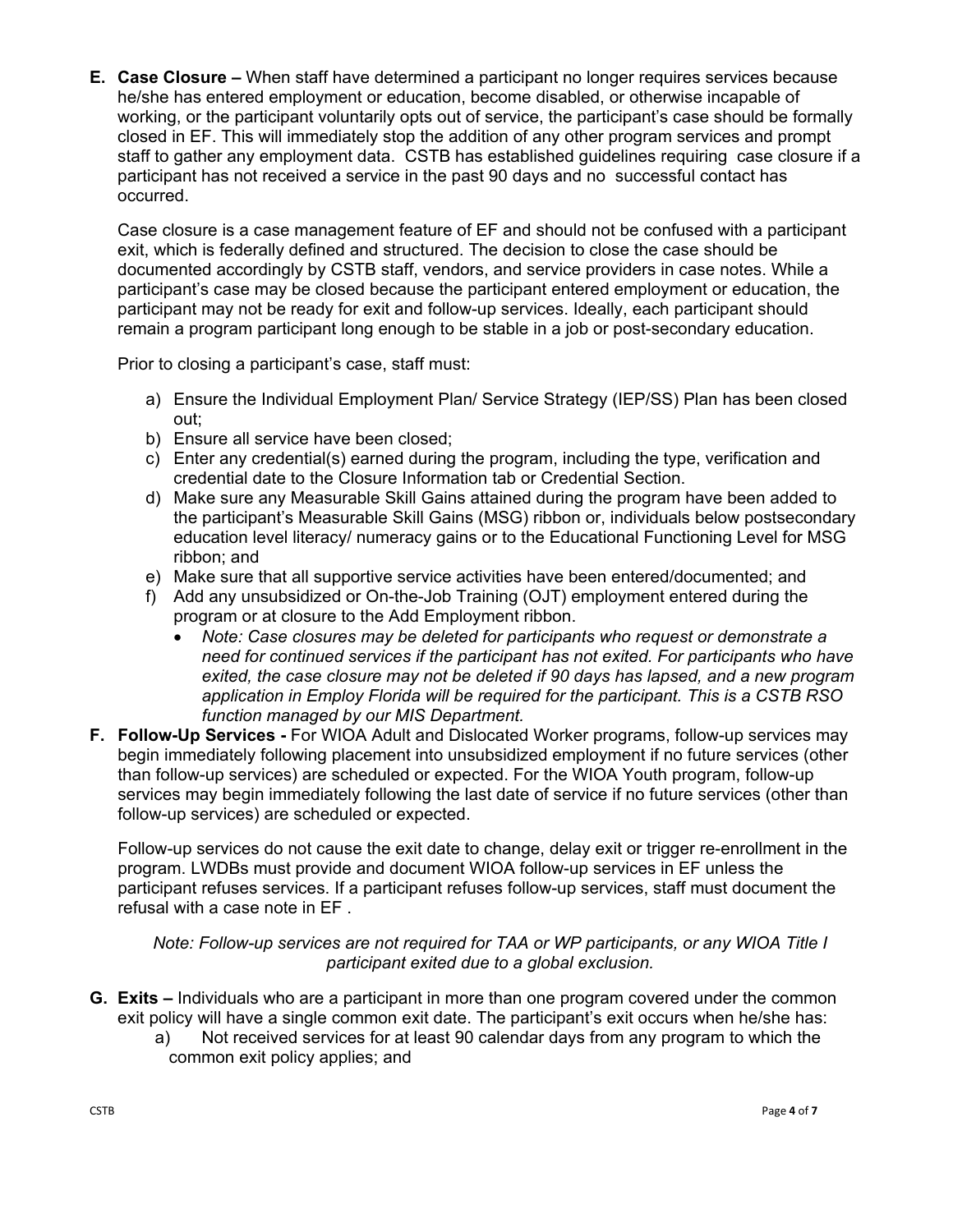b) No future services scheduled, except for self-service, information-only activities, or follow-up services.

The participant's exit date cannot be determined until 90 days have lapsed since the participant last received a recordable service and no services are scheduled for the future. The exit date is applied retroactively to the last service date. There are two types of exits.

### **1. System (Soft) Exit**

Occurs automatically after participants receive no staff-assisted services for 90 days in either WIOA Title I, WP, or TAA programs. Exit will occur automatically based on actual or projected end dates of reported participating services/ activities. For WIOA and TAA, case notes should support the last date of staff-assisted services provided with activity end dates that accurately reflect the actual last service provided.

In some cases, WIOA and/or TAA activities may be completed but the participant continues to receive WP services, which will extend program exit. Exit is often triggered by completion of training, successful transition into employment, or loss of contact. The completion of training and successful transition into employment must be documented in services with corresponding activity end dates. However, if the participant is not engaged in open WIOA activities, loss of contact must only be documented in a case note.

#### **2. Manual (Hard) Exit**

Are not allowed unless the participant falls into one of the WIOA Title I global exclusion scenarios. Otherwise, participants must be soft exited from the system to be closed out after 90 days of receiving no staff- assisted services.

Participants may be excluded from the WIOA Primary Indicators of Performance Measures, at the time of closure, for any of the following global exclusions that precludes the participant from entering employment or participating in services:

- **a) Institutionalized:** The participant exits the program because he/ she has become incarcerated in a correctional institution or has become a resident of an institution or facility providing 24-hour support such as a hospital or treatment center while receiving services as a participant.
- **b) Health/ Medical:** The participant exits the program because of a medical treatment and that treatment is expected to last longer than 90 days and precludes entry into unsubsidized employment or continued participation in the program.
	- a. If a participant is exited due to a global exclusion and it is due to a medical reason or disability, staff must collect information in a separate file and not disclose in case notes the details pertaining to the reason for exit. The exclusionary/ neutral exit reasons that could disclose medical or disabilityrelated information are:
		- i. Health/ medical issues; and
		- ii. Residing in an institution or facility providing 24-hour support, such as prison or hospital.
- **c) Deceased:** The participant is deceased.
- **d) Reservist called to Active Duty:** The participant exits the program because the participant is a member of the National Guard or other reserve military unit of the armed forces and is called to active duty or at least 90 days.
- **e) Foster Care (WIOA Youth Only):** The participant is in the foster care system, as defined in 45 CFR 1355.20(a) and exits the program because the participant has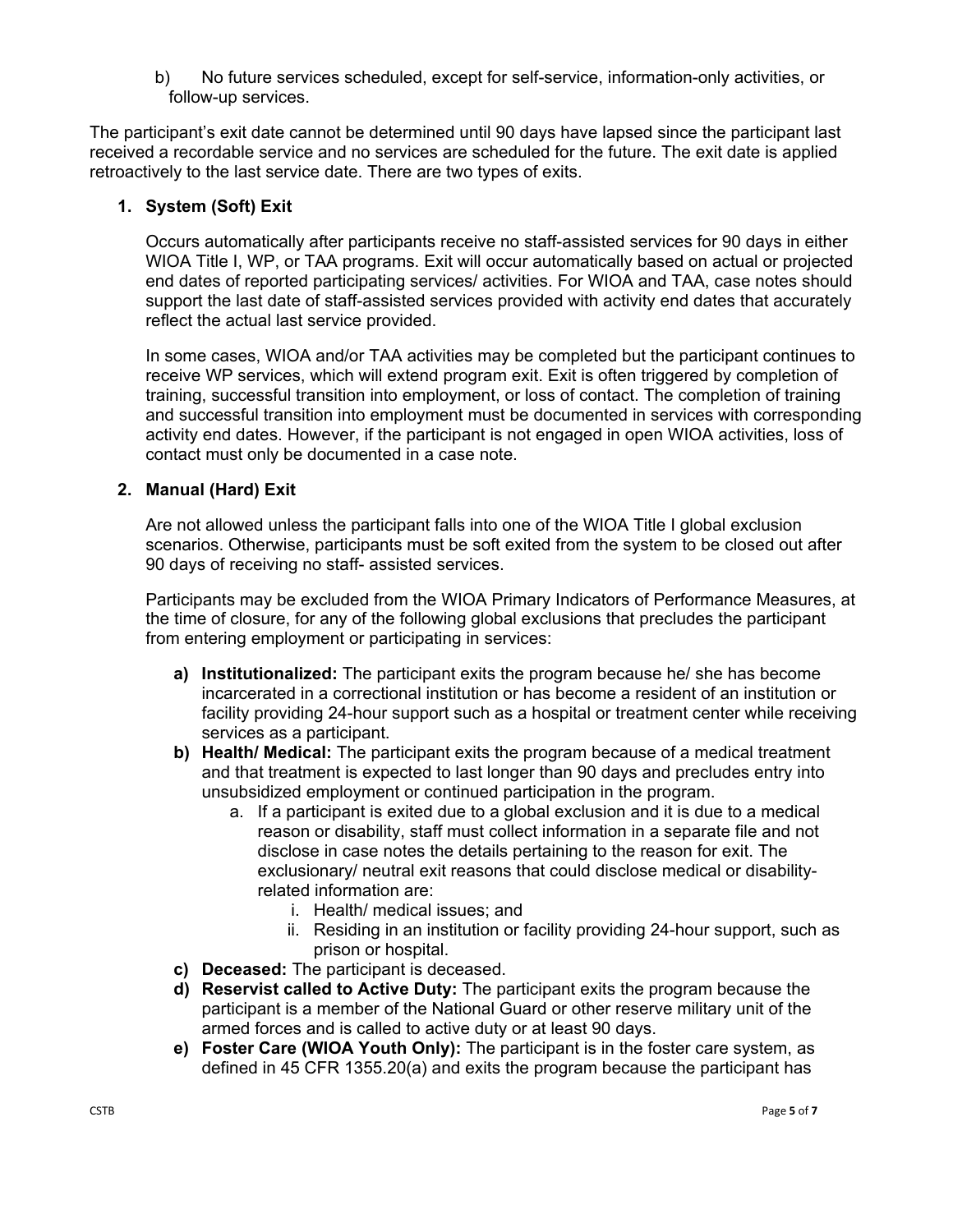moved from the local workforce development area as part of such a program or system.

LWDB staff should submit requests to create a manual closure through global exclusion in writing to the Program Director or an individual designated by LWDB as the approving authority for global exclusions. Staff must state the reason for the request and provide the name and EF state ID number of the participant in order to receive approval from the approving authority to create a closure and exclusion.

If the approval to create the closure and exclusion is granted, then the requesting staff member is solely responsible for ensuring that all the necessary and required documentation has been secured and uploaded to CSTB EDMS system (ATLAS) for verification purposes.

#### **H. Mismanagement of Exits**

The participant's exit must not be prolonged by staff extending service dates, removing exits, or opening new services unless it is demonstrated and documented in EF that the participant has unmet needs and is actively being served. Additionally, Employ Florida service codes that are not training or work experience services must be future dated to extend participation.

Attempts to re-engage a participant do not constitute a participating service for the purpose of providing a service or keeping an activity open. These contacts must instead be documented by case notes or by the appropriate non-participating service. Prolonging exit due to the inability to contact a participant is inappropriate.

The following actions do not constitute a service nor direct contact with a participant for the purpose of extending participation:

- a) Leaving voicemail messages for the participant;
- b) Speaking with relatives of the participant who are not the participant's guardians(s);
- c) Scheduled services or an offer to provide services;
- d) Sending flyers, letters or postcards;
- e) Speaking with the participant's parole officer;
- f) Casual, unscheduled conversations with the participant in public;
- g) Having the participant bring in time sheets and/or attendance records for payment without providing meaningful guidance, service or conducting a review of the participant's IEP; and
- h) Contacts to obtain employment status, educational progress, need for additional services or income support payments without providing meaningful guidance, service or conducting a review of the participant's IEP.

#### **Monitoring**

CSTB will conduct programmatic monitoring throughout the program year through our internal Program Monitor(s) under the direction of our Chief Policy & Performance Officer. This will include a formal review of services and closures to ensure compliance with federal, state, and local policies and procedures.

#### **References**

- CareerSource Florida Administrative Policy #115 Common Exit: adminpol115 wioa-wptaa\_commonexit---final-06092021.pdf (floridajobs.org)
- 20 Code of Federal Regulations (CFR) Part 677: Electronic Code of Federal Regulations (eCFR)